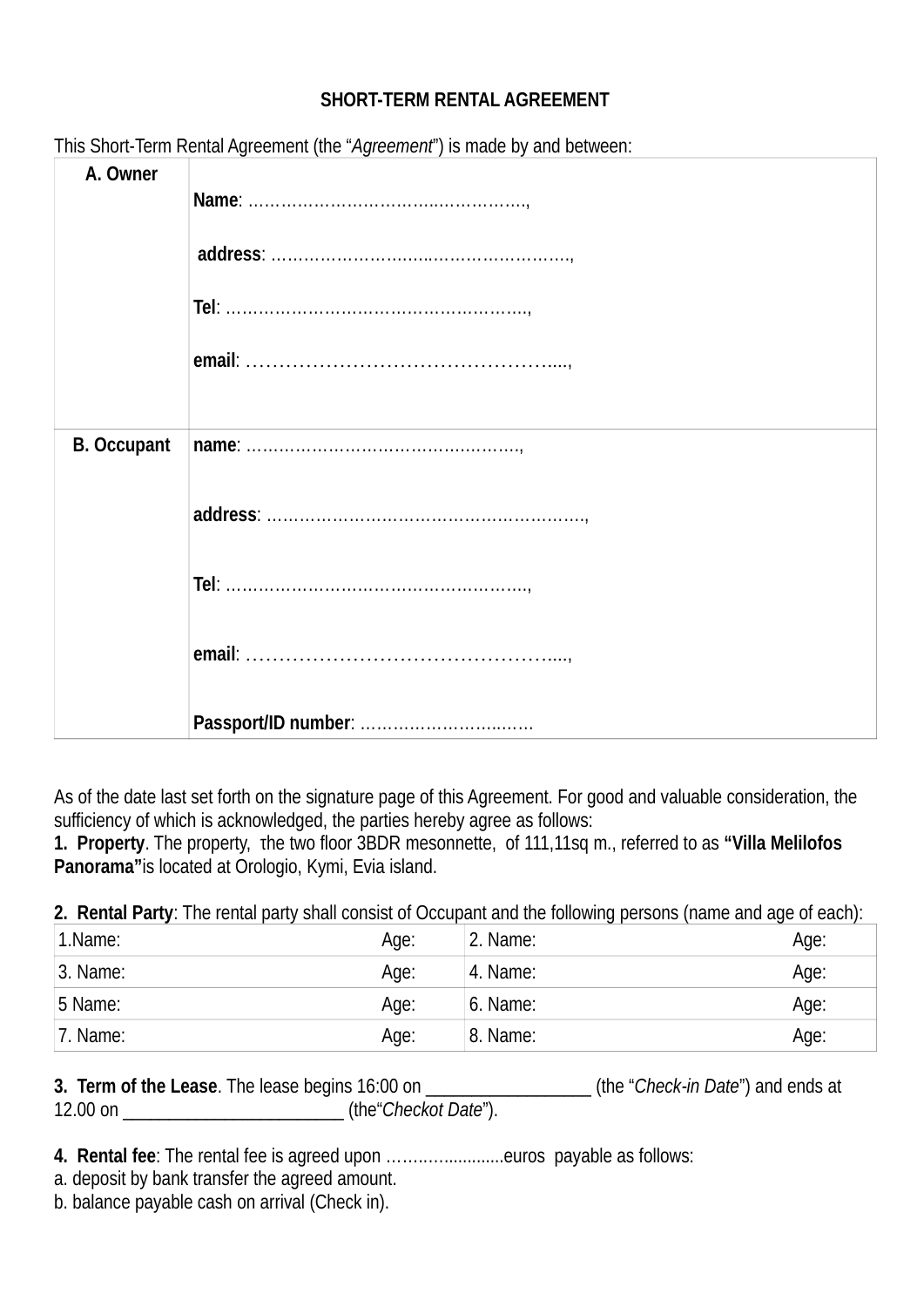**5. Meaning of Occupant**: Any duties, obligations, restrictions, or other provisions applicable to "Occupant" hereunder shall apply equally and individually to each Co-Occupant, and to any guests or visitors, whether or not such persons are authorized to be present on the Property. Occupant and each Co-Occupant shall be jointly and severally liable for any breaches of this Agreement and any and all resulting damages or losses.

**6. Rental Rules:** Occupant agrees to acknowledge and abide by the **Rental Rules** attached as **Exhibit A** at all times while at the property and shall cause all Co-Occupants and anyone else Occupant permits on the property to abide by the following rules at all times while at the property.

**7. Access**: Occupant shall allow Owner and support personnel (cleaning lady, janitor, etc.) access to the property for purposes of repair and inspection. Owner shall exercise this right of access in a reasonable manner and during hours that both parties agree upon.

**8.** This rental agreement is supplementary to any other agreement may be in effect from bookings made through Booking.com, Airbnb or any other platform.

The parties agree to the terms of this *Short-Term Rental Agreement*, as evidenced by the signatures set forth below.

| <b>Occupant Name:</b> | Date: |
|-----------------------|-------|
|-----------------------|-------|

Occupant Signature: \_\_\_\_\_\_\_\_\_\_\_\_\_\_\_\_\_\_\_\_\_\_\_\_\_\_\_\_\_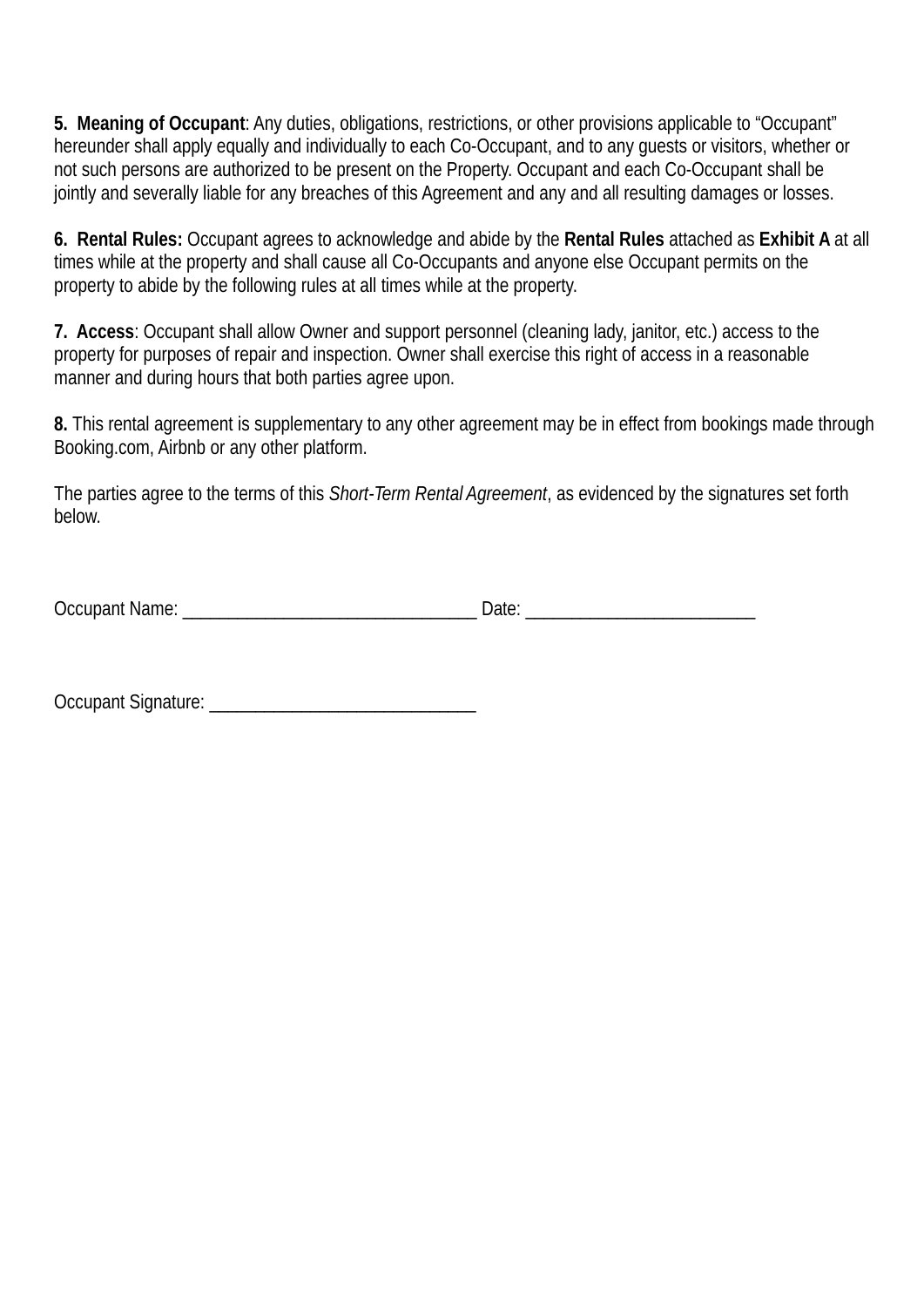## **Exhibit A - RENTAL RULES**

1. Smoking is not allowed inside the house.

2. No pets are allowed in the property.

3. The swimming pool, the gardens as well as the patio BBQ facility are considered to be communal areas and are to be shared respectfully amongst all occupants.

4. No parties or events allowed unless by advance written permission from the Owner. The property is not to be used as a reception for pre wedding or wedding or any other family or other events.

5. People other than those in the Rental Party set forth above may not stay overnight in the property or use the facilities of the property. Number of guests in the Rental Agreement must include all adults and all children - no matter how young.

6. Reservations made under false pretenses will be deemed canceled by Occupant and Occupant and everyone in their party will be denied entry to the property; if Occupant is already checked in, he/she/they will be required to vacate the property immediately.

No refund of any kind will be given under such circumstances.

7. Minors under 18 can only stay with parent, legal guardian or responsible adult present at the property, and must never be left at the property unsupervised.

8. Check in is between 16:00-22:00 and check out is 12:00 unless pre-arranged otherwise in advance. No late check outs are allowed unless prearranged, depending on availability. Occupant shall leave the Property in the same condition as existed upon check-in.

9. Due to the nature of vacation rentals, Occupant agrees and acknowledges that any unauthorized holding over could cause Owner to breach rental agreements with other guests; cause significant losses of rental income and to Owner's goodwill and reputation; result in significant relocation costs in securing alternative accommodations for impacted guests; and/or interfere with critical services, improvements, or repairs. Occupant acknowledges that all costs incurred due to a Hold Over will be charged to the Occupant and may constitute intentional/ tortious conduct giving rise to claims for punitive damages. 10. The Occupant shall behave in a civilized manner and shall be good neighbors respecting the rights of the surrounding property owners. The Tenants shall not create noise or disturbances likely to disturb or annoy the surrounding property owners. Creating a disturbance of the above nature shall be grounds for immediate termination of this agreement and Tenants shall then immediately vacate the premises. Quiet hour The common quiet hours are as follows:

During the summer season (April 1 to September 30) from 15:00 to 17:30 and from 23:00 to 07:00. During the winter season (October 1 to March 31) from 15:30 to 17:30 and from 22:00 to 07:30.

11. All of the apartments are privately owned. The Owner is not responsible for any accidents, injuries or illness that occur while on the premises or its facilities. The Owner is not responsible for the loss of personal belongings or valuables of the Occupant(s). By accepting this reservation, it is agreed that all guests are expressly assuming the risk of any harm arising from their use of the premises or others whom they invite to use the premise.

12. The Occupant shall properly use, operate, and maintain the Property and its contents and amenities, including, without limitation, all furnishings, appliances, electronics, furniture, plumbing fixtures, landscaping, fireplaces, and any other amenities.

13 The Occupant shall leave the premises in well maintained condition at the expiration of the rental agreement and agrees to pay for any damages caused by accident, negligence or misuse during his stay. If a damage deposit has been paid, the cost of damages will be deducted from the damage deposit